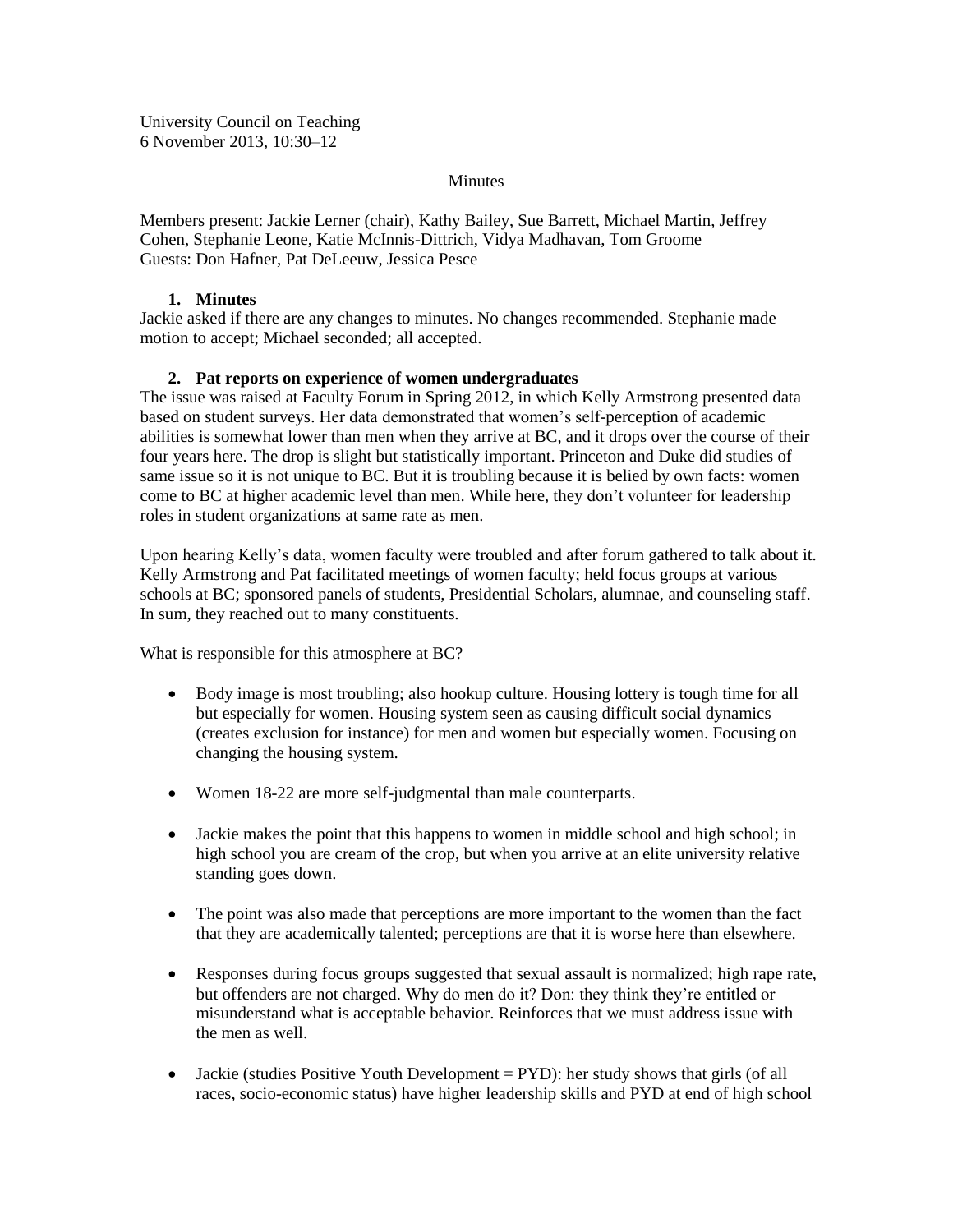but then it goes down in college especially at elite colleges; this is a critical time for girls to figure out who they are.

- Tom: Does it have to do with negative images of women in Catholic tradition? Yes, this has been discussed as a possible factor.
- Don: Princeton study is startling because it shows that over the course of about three decades, women's participation in campus leadership declined. Is this a downward spiral of campus culture?

**Pat:** This is politically fraught, more so than the study on drinking; faculty group discussed relationship to Catholic Tradition. There will be a carefully controlled Heights article

**Plan:** Kelly and Pat are meeting with Jack Dunn and Pat Keating and are going to recommend task force to monitor it and to recommend plan of action.

Tom points out that the men's culture must change too; who is going to pick up the ball and initiate change?

Pat is hoping that task force will initiate this change. Council for Women at BC (alumnae) is prepared to give gift for Women and Leadership series. Jackie says that message must begin with freshman as they enter BC. Europeans have culture change interventions that really work; for instance they acknowledge that high school students will drink, so they create culture where it won't be cool to drink to excess. Work on students to accept what drinking is, what it means. Not a zero-tolerance approach.

BC Students for Sexual Health (Jackie) – administrators are meeting with students around positive sexual health programming. Jackie says it has to be a multi-pronged approach because this is about the whole person: eating, sexual health, alcohol, self-image, etc. A school wide culture change is really hard. But this is what we need.

#### **Other remarks:**

Jeff: uses cold calling in classes because business school culture is that men dominate Faculty has power to do things in classroom.

Kathy: we need more information on the cause.

Pat: current programs in Student Affairs are good so some positive things are going on. Problem has been known but tracking of data is new.

Jeff: asks if sexual orientation was brought up at focus groups. Jessica said that only one selfidentified as lesbian and another spoke of lesbian roommate who simple doesn't go out.

Don: thinks that recommendations in study are sensible. Don is worried if we do something that we think will help but doesn't.

All: We need to constantly track this data.

Don: have other institutions figured out best practices? Pat doesn't think so.

Pat: we have a problem discussing what we're not good at because we are new to the "top universities" tier.

Don: we should find out if data has been kept that would help us understand if this is a change over time at BC.

## **Pat encourages us to read report and would welcome continued discussion.**